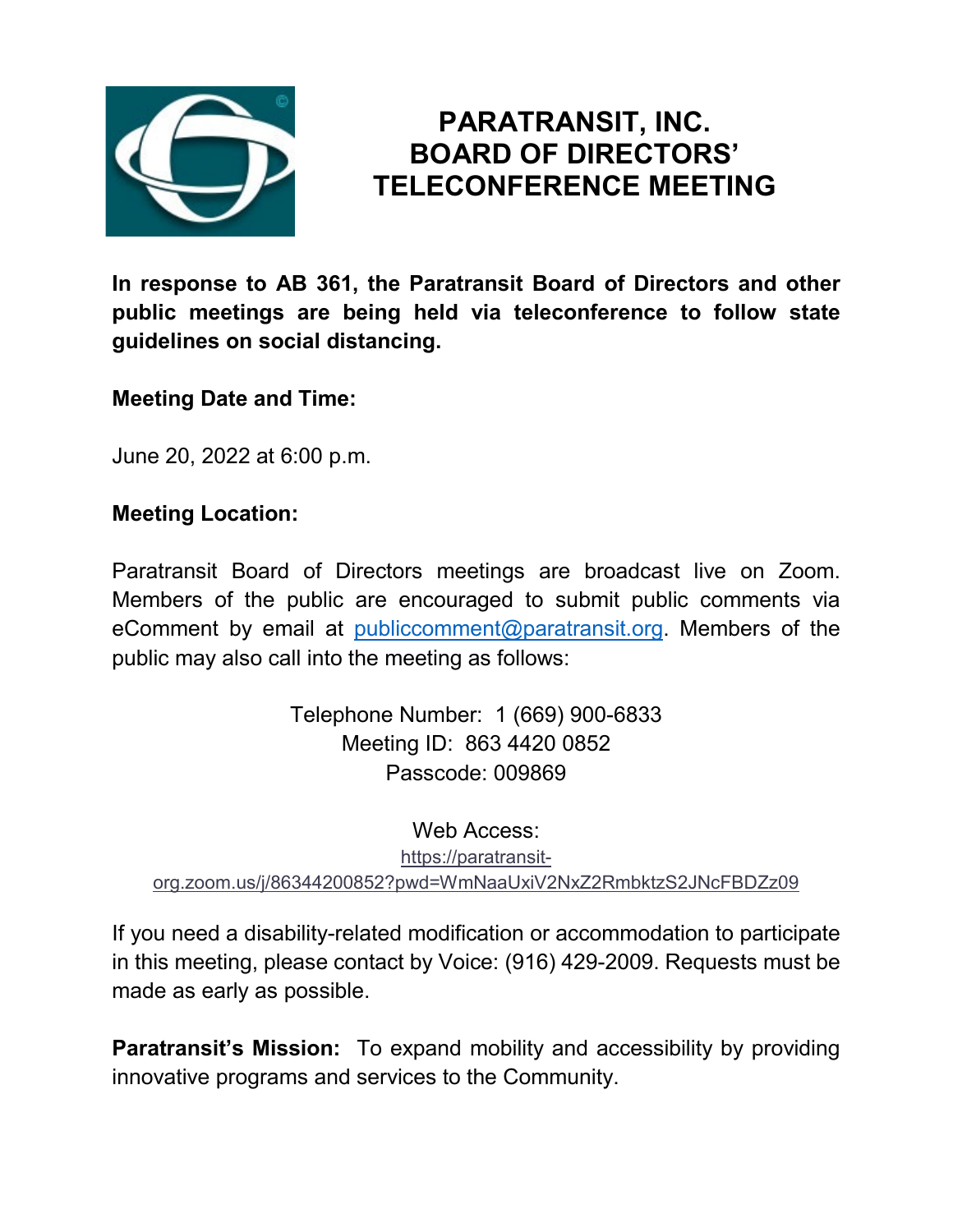### **AGENDA**

### **1. Call to Order & Roll Call:** (3 minutes)

Directors: Fontus, Hume, Kimble, Leventon, Nguyen, Shekhar, **Tucker** 

#### **2. Pledge of Allegiance** (3 minutes)

**3. Public Comment:** (10 minutes)

Each person will be allowed three minutes, or less if a large number of requests are received on a particular subject. After ten minutes of testimony, the Chair may choose to hear any additional testimony following the Discussion Items.

Please note, under the provisions of the California Government Code, the Board is prohibited from discussing or taking action on any item that is not on the agenda. The Board cannot take action on nonagendized items raised under "Public Comment" until the matter has been specifically included on the agenda. Those audience members who wish to address a specific agendized item are encouraged to offer their public comments during consideration of that item.

# **4. Staff Reports** (15 minutes)

- A. CEO Report
	- a. Update on Activities and Contracts
- B. CFO Report
	- a. Monthly Financial Report

# **5. Consent Calendar** (5 minutes)

A. Adopt Resolution 07-22 Approving Continuance of Remote Board Meetings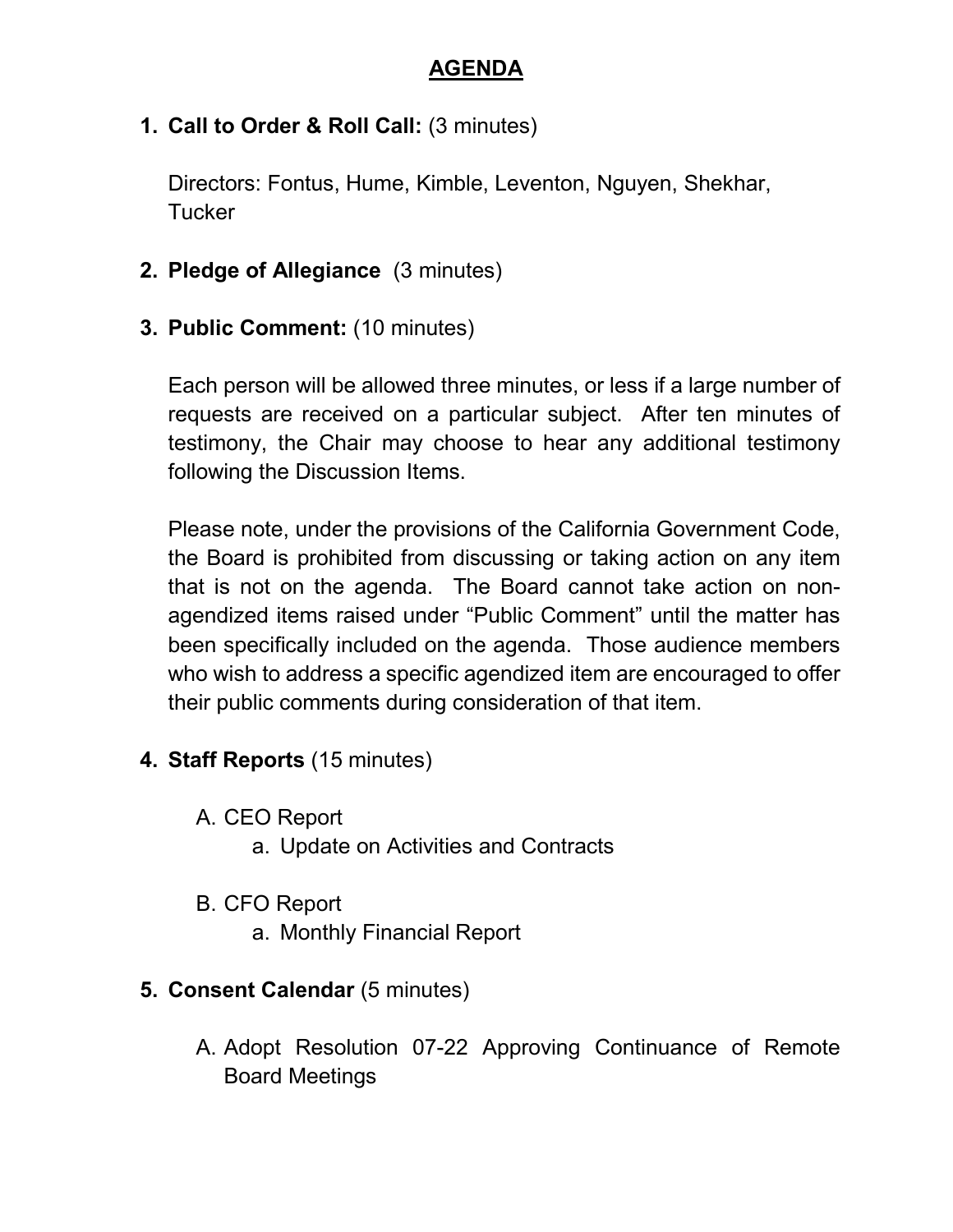- B. Approve the Minutes of the April 18, 2022 Board of Directors' **Meeting**
- C. Adopt Resolution 08-22 Approving the FY 23-27 Business Development and Strategic Plan
- D. Adopt Resolution 09-22 Approving the Paratransit, Inc. 2022- 2025 Title VI Plan and authorizing the Chief Executive Officer to make administrative adjustments to the program, as needed
- **6. Action Items** (30 minutes)
	- A. Adopt Resolution 10-22 Adopting the Paratransit, Inc. Fiscal Year 2022-23 Operating and Capital Budget

### **7. Board Comments/Reports/Future Agenda Items** (5 minutes)

**8. Adjourn** (1 minute)

The next meeting of the Paratransit Board of Directors will be held on

**August 11, 2022 1:00 p.m.**

#### **Paratransit, Inc. Ron Brown Conference Center 2501 Florin Road Sacramento, CA 95822**

\*Staff Reports are subject to change without prior notice.

#### **ADA COMPLIANCE**

If requested, this agenda can be made available in appropriate alternative formats to persons with disabilities, as required by Section 202 of the Americans with Disabilities Act of 1990 and the Federal Rules and Regulations adopted in implementation thereof. Persons seeking an alternative format should contact the Chief Administrative Officer at (916) 429-2009 for further information.